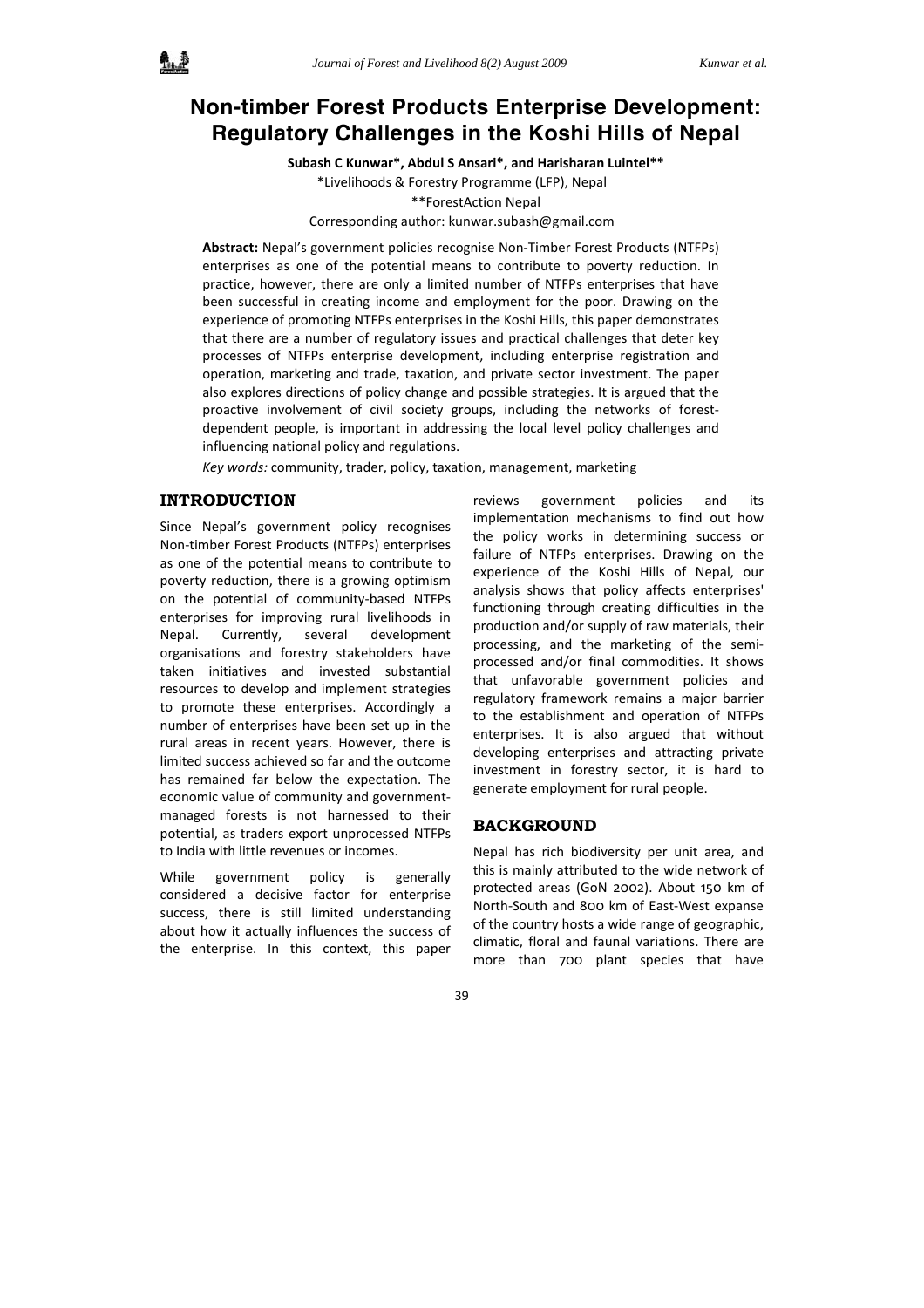medicinal value, of which 238 are in active use and 100 are traded. The government has identified 30 species in priority list, of which 12 are for commercial cultivation and market promotion (AEC/FNCCI 2004, Subedi 2006, Shrestha and Das 2008). NTFPs are increasingly gaining popularity in national and international markets as they have been used as medicines and as important ingredients to several consumer items, such as cosmetics, tea, and food. It is widely agreed that NTFPs could be a very important commodity in Nepalese economy. A survey of NTFPs producers, traders and processers from the eastern border of Nepal to the mid‐western town of Nepalgunj shows that a total of 100 entrepreneurs handled 42 thousand tons of over 100 different NTFPs items, equivalent to USD 26 million (Subedi 1997). It is estimated that about 10,000 to 15,000 tons of plant products of more than 100 species are exported to India annually, and it comprises 90 percent of total NTFPs trade (Edwards 1996).

While NTFPs are very important to the rural livelihoods and national economy, these resources have been under serious threat due to increase in human pressure. Certain plant species are already on the verge of extinction because of unsustainable harvesting. This has called the attention of the conservation and forestry organisations, professionals, practitioners and the scholars, who argue that the concerns of NTFPs conservation, management, harvesting, processing, and use need to be brought in the centre of the development discourse (Belcher *et al*. 2005, Subedi 2006). Recently, the governments of several developing countries, including Nepal, received pressure to formulate polices in order to promote NTFPs resources. Given this new attention, forest policies in Nepal during the past two decades have put certain level of emphasis on NTFPs (Banjade and Paudel 2008).

Reflecting on the experiences of the nationalisation of forest, the government realised the importance of local people's participation in the management of forest and formulated a participatory forestry policies in 1978 in the form of *Panchayat* Forest and *Panchayat* Protected Forest. These policies facilitated to hand over patches of government forest to local political unit, called *Panchayat,* for the conservation and management of forest within the political unit. After a decade, however, the Master Plan for the Forestry Sector (MPFS) placed considerable emphasis on ensuring forest dependent people's participation in forest management. Subsequent forestry policy, viz. the Forest Act 1993 and Forest Regulation 1995, has been enforced as a legislative measure. The policy is lauded as highly successful model in participatory and sustainable forest management in Asia and elsewhere.

The Community Forestry (CF) intervention has raised a sense of ownership over forest resources amongst the rural people. However, the potential of CF to create income is not fully realised. In particular, the wide range of NTFPs found in CF is yet to be promoted through community‐based enterprises. Often local communities lack technical knowledge and institutional capacity to harness NTFPs and other forest products. Success of community‐ based forest enterprises depends upon the degree to which policy environment facilitates the development of entrepreneurship, market access, appropriate technology, and business services.

In line with the national policy, the government established seven gene banks (plant resource conservation and management areas) and invested in the development and extension of medicinal and aromatic plant processing technology during the tenth plan period (2002‐ 2007). Similarly, in the fiscal plan 2008/09, the government has considered agriculture sector reform as a priority and the budget statement recognises the significance of foreign exchange earnings generated from the export business by forest and agro‐based industries. In addition, the promotion of herb cultivation in public land for poverty reduction as a campaign has been planned. Funds are also allocated to produce 11.5 million seedlings of medicinal herbs, bamboo, cane and fodder. A plan to establish a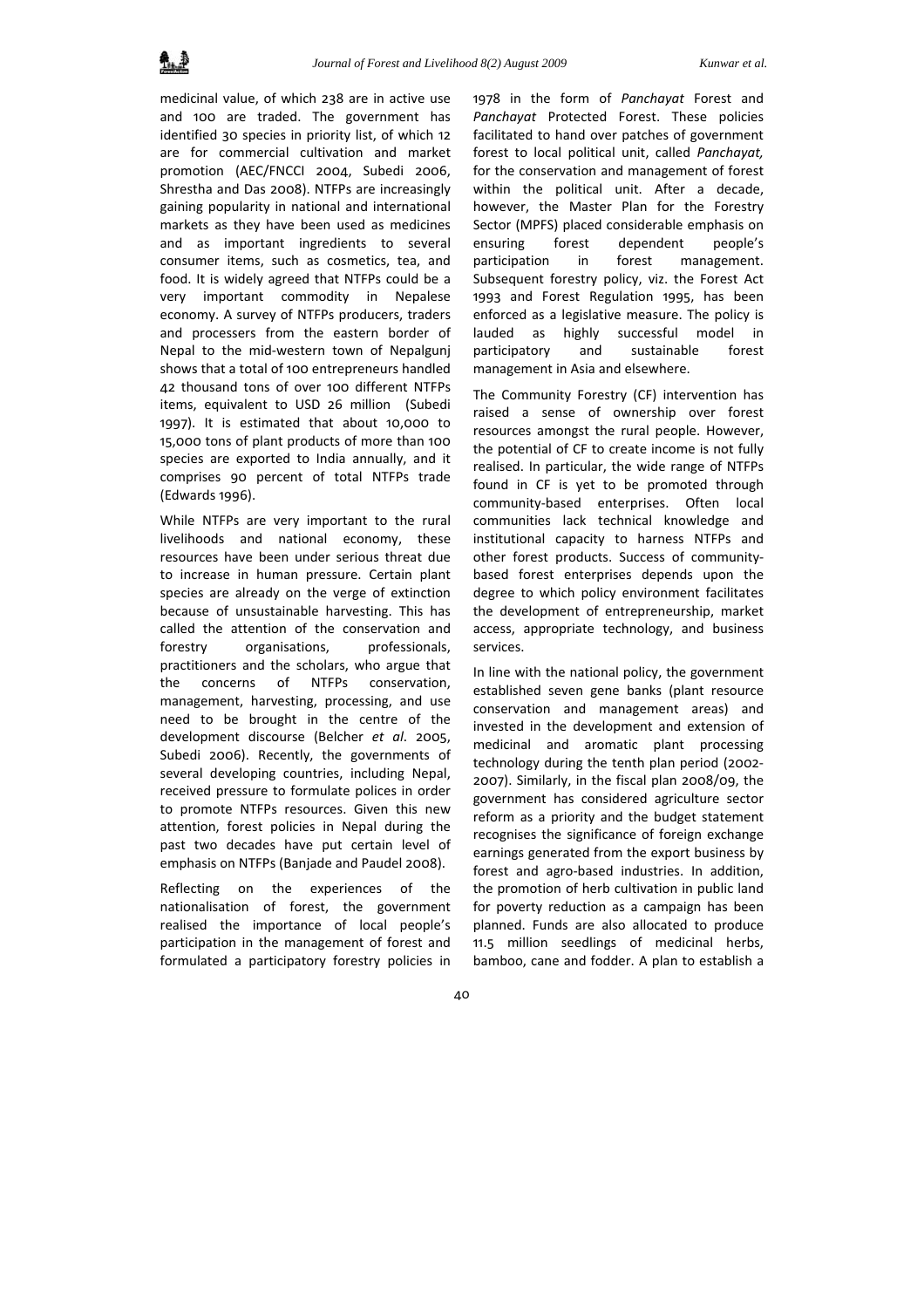**Table 1: Types of NTFPs Enterprises in the Koshi Hills**

| <b>SN</b>      | <b>District</b> | Commodities produced by the enterprise                                                                                        |
|----------------|-----------------|-------------------------------------------------------------------------------------------------------------------------------|
| 1              | Dhankuta        | Essential oil<br>• Bel squash<br>Khoto<br><b>Briquette</b>                                                                    |
| $\overline{2}$ | Sankhuwasabha   | Lokta handmade paper<br>$\bullet$<br>Allo<br>Laligurans squash<br><b>Briquette</b><br>$\bullet$<br>Spices (agricultural base) |
| 3              | Bhojpur         | • Lokta handmade paper<br>Bel squash<br><b>Briquette</b><br>$\bullet$<br>Spices and vegetable (agricultural base)             |
| $\overline{4}$ | Terhathum       | Chiraita<br>Ginger                                                                                                            |

# **SYNOPSIS OF GOVERNMENT POLICY**

Before 1926, forest had been taken as granted and the government encouraged converting forest into agricultural land. In 1957, the government brought a policy to nationalise private forest. Then the local people no longer felt ownership over nearby forest which caused rampant deforestation. To correct this mistake to alienate people from the forest, government brought participatory forestry policies in late

herb processing center in Karnali zone is also prepared to effectively harness the potential of biodiversity, the fiscal policy has also adopted the strategy of 'one area‐one species'.

So far, limited number of NTFPs enterprises are established in Nepal. Subedi (2006) reports that over 161 plant species are harvested for commercial transaction, and that at least 137 entrepreneurs are engaged and about 71 community‐based enterprises are operating in Nepal. In the Koshi Hills community‐based NTFPs enterprises on a few commodity types have emerged (Table 1).

seventies. Currently, Nepal's forestry sector operates under a complex policy environment that comprises: a) national level sectoral policies; especially the acts, regulations, directives, guidelines, and circulars; b) cross sectoral laws and policies, including the fiveyear periodic plans; and c) international conventions and treaties (Table 2). All these policies are relevant to the enterprising on NTFPs in Nepal.

| Table 2: National Policies and International Treaties and Conventions Relevant to NTFPs Enterprises |                                |                                 |  |  |
|-----------------------------------------------------------------------------------------------------|--------------------------------|---------------------------------|--|--|
| Sectoral laws and policy                                                                            | Cross-sectoral laws and policy | <b>Treaties and conventions</b> |  |  |

| • Master Plan for the    | • The Industrial Enterprise Act 1992      | • Treaty of trade between          |
|--------------------------|-------------------------------------------|------------------------------------|
| Forestry Sector 1988     | • The Company Act, 1997                   | Government of Nepal and            |
| • Forest Act 1993        | • The Cooperative Act 1992                | The Government of India 1991       |
| • Forest Regulation 1995 | • The Income Tax Act 2002                 | • Convention on International      |
| • Community Forestry     | • The Value Added Tax Act 1996            | <b>Trade in Endangered Species</b> |
| Directive, 1996          | • Environment Protection Act 1997         | of Wild Fauna and Flora            |
| • Collaborative Forest   | • Environment Protection Rules, 1997      | (CITES) 1973                       |
| Management Guidelines,   | • Local Self-Governance Act, 1999         | • Treaties under the World         |
| 2003                     | $\bullet$ Food Act, 1966                  | <b>Trade Organisation</b>          |
| • NTFPs Policy 2004      | $\bullet$ 10 <sup>th</sup> Five-year Plan | • Convention on Biological         |
|                          |                                           | Diversity 1992                     |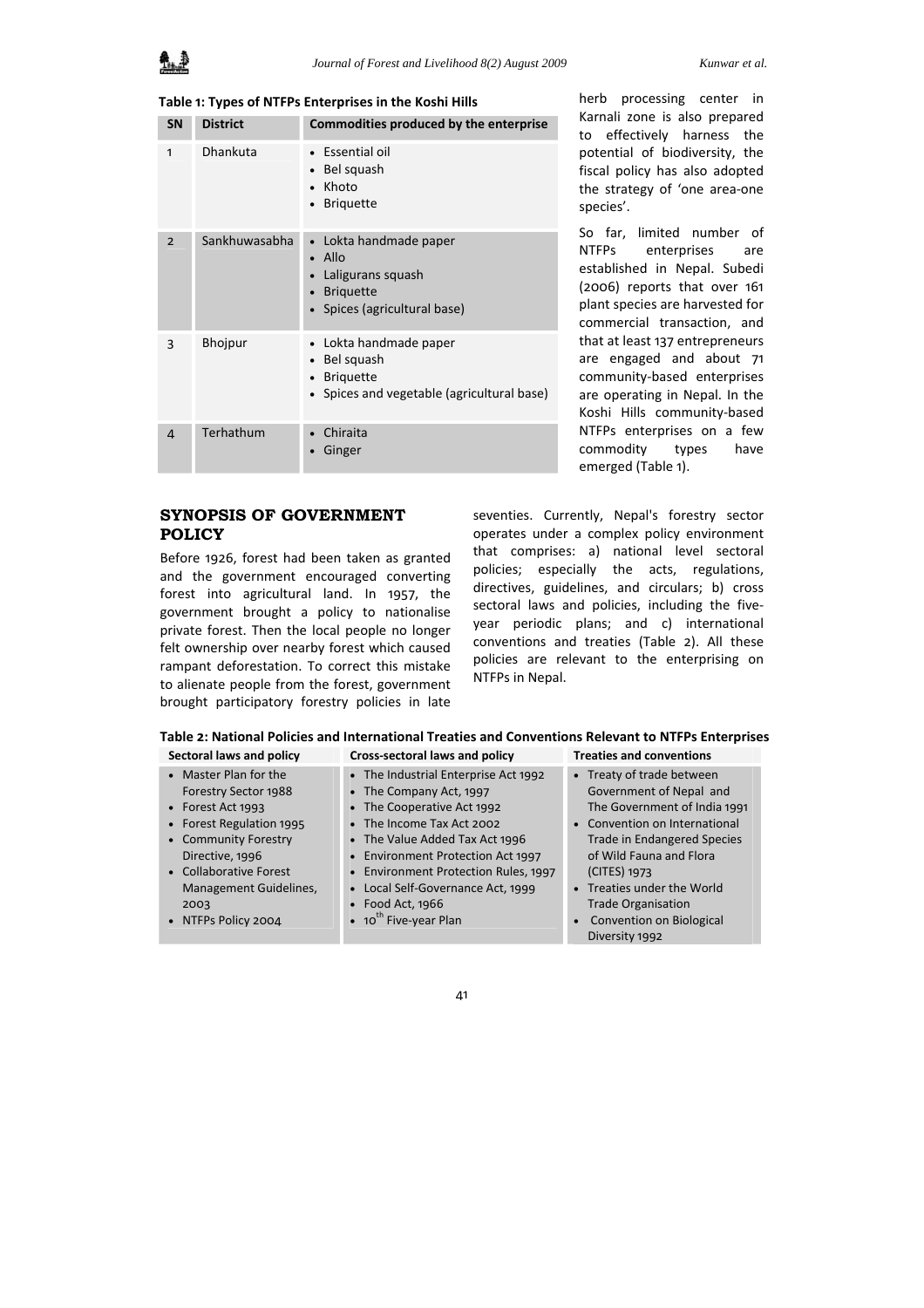Among the policies and laws identified in Table 2, a few have greater implication and a more direct bearing on enterprise development

activities. These policies and laws, along with their major focus, are presented in Table 3.

| <b>Forest policies and legislation</b>  | <b>Major focus</b>                                                                                                                                                                                                                                                                                       |
|-----------------------------------------|----------------------------------------------------------------------------------------------------------------------------------------------------------------------------------------------------------------------------------------------------------------------------------------------------------|
| Master Plan for Forestry Sector<br>1988 | Community forestry and forest conservation<br>$\bullet$<br>Fulfilment of people's basic needs<br>$\bullet$<br>• Species conservation<br>Environmental protection for ecological balance<br>٠<br>Utilisation of forest for the benefit of people<br>$\bullet$<br>High value medicinal plants<br>$\bullet$ |
| Forest Act 1993                         | Ensure easier access for the basic need of local people<br>$\bullet$<br>Economic development of the people<br>$\bullet$<br>Cooperation and participation of people in conservation and<br>$\bullet$<br>utilisation of various types of forests                                                           |
| 10 <sup>th</sup> Five-year Plan         | Income and employment generation<br>$\bullet$<br>Leasing scheme of NTFPs and medicinal herbs<br>$\bullet$<br>Focus and encouragement on farming of high value NTFPs<br>$\bullet$<br>Emphasis on forest-based micro-enterprises<br>$\bullet$                                                              |
| NTFPs Policy 2004                       | Private sector participation for NTFPs development<br>$\bullet$<br>Emphasis on local processing<br>$\bullet$<br>• Conservation and preservation of high value herbs and NTFPs                                                                                                                            |
| Local Self Governance Act 1999          | • Empower local government bodies to better regulate natural<br>resources                                                                                                                                                                                                                                |
| Cooperative Act 1992                    | • Cooperative organisations can operate forest-based enterprises                                                                                                                                                                                                                                         |
| Industrial Enterprises Act 1992         | • Small and large-scale industry can be opened<br>Mechanism for one-window system<br>$\bullet$                                                                                                                                                                                                           |

Likewise, there are different government and private sector institutions that are responsible to facilitate NTFPs trade and export in Nepal (Table 4). Several tasks linked to NTFPs trade and export are linked to different government agencies and the private sector. And, it takes a considerable time to materialise a single transaction, as the government agencies often create administrative hassle and barrier during the documentation procedure.

| Table 4: Different Government Line Agencies' Responsibilities to Facilitate NTFPs Trade |  |
|-----------------------------------------------------------------------------------------|--|
|-----------------------------------------------------------------------------------------|--|

| <b>Certificate and documents</b> | Concerned agencies and organisations                                              |
|----------------------------------|-----------------------------------------------------------------------------------|
| Certificate of origin            | FNCCI, Nepal Chamber of Commerce                                                  |
| Export permit license            | District Forest Office, Department of Forest and Department of Plant<br>Resources |
| <b>CITES</b> certificate         | Department of Forest and Department of Plant Resources                            |
| Quarantine certificate           | Plant quarantine offices (under the Department of Agriculture)                    |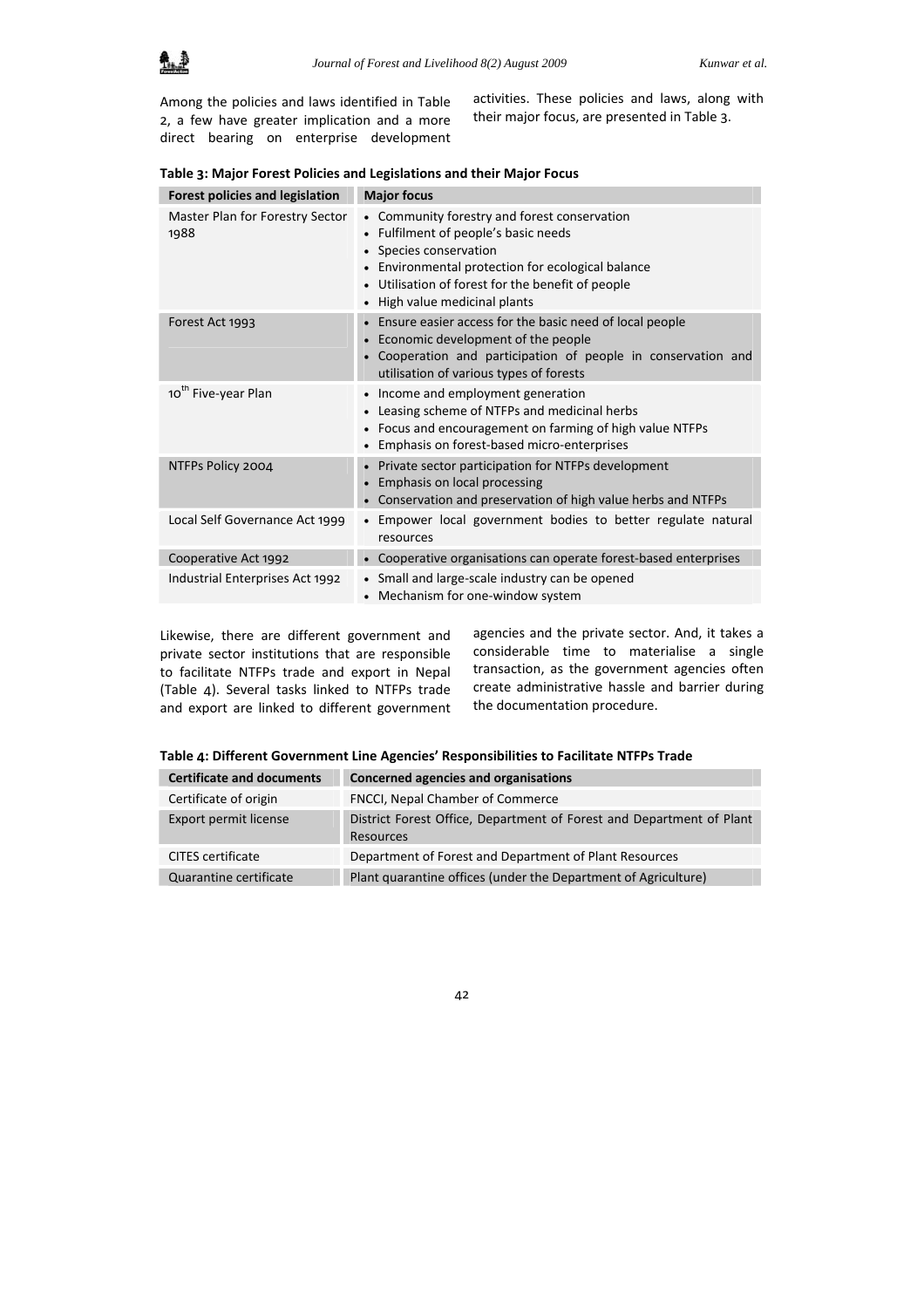# **OVERVIEW OF EXTERNAL SUPPORT TO FORESTRY DEVELOPMENT IN THE KOSHI HILLS**

The credit of current initiatives of NTFPs development in the Koshi Hills goes back to the Koshi Hills Rural Development Project (KHARDEP) period and subsequently to Nepal UK Community Forestry Project (NUKCFP) period. In the beginning, the Community Forest User Groups (CFUGs) were provided with training to enhance their institutional capacity. These projects respectively focused on integrated development approach and on the community forestry intervention through CFUGs. While the projects made important initiation in forest resource management, they paid very little attention on NTFPs. The main objective of NUKCFP was to identify and form CFUGs and to handover the community forest. Further, the project focused on strengthening the capacity of government organisation, viz. the District Forest Office (DFO), and to support the CFUGs through the DFO.

The Livelihood and Forestry Programme (LFP), a successor program under Britain's support, started in April 2001. It builds on the experience and lessons of the NUKCFP, which was implemented for 10 years in fifteen districts of Nepal, including the Koshi Hills. The LFP aims to contribute to reduced vulnerability and improved livelihoods of the poor and excluded rural people through financial, social and technical interventions where DFO delivers technical forestry activities and local Non‐ Government Organizations (NGOs) undertake social mobilization work. The programme purpose is to enhance the livelihood assets of rural communities by promoting more equitable, efficient, and sustainable use of natural resources including forest and NTFPs. The case of the establishment of a community hand‐made paper enterprise in Bhojpur district provides a glimpse of how LFP works with its partners to help CFUGs create income and employment (Box 1).

#### **Box 1: Lokta handmade paper enterprise generate income and employment**

Salpathulimpa community forest is situated in the lap of mountain wetland Salpa Pokhari, Dovane VDC of Bhojpur district and is approximately 22 miles away from district headquarters. It spreads over an area of 1093.20 ha and 53 households of Sherpa and Tamang communities are managing it. LFP, DFO and the NGO named Samuhik Abhiyan have worked for the past few years to support the CFUG to manage the forest, establish an enterprise and carry out livelihood activities. DFO staff and Local Resource Persons (recruited by the NGO) worked together for several forest management and livelihood related activities. They completed forest inventory in 2008, recommended an annual sustainable harvest of 6350 kg, and to initiate a hand-made paper enterprise. These organizations held a series of discussions with the CFUG. It has established a Lokta handmade paper enterprise and has participated in a NTFP network. The enterprise is now registered in the District Small and Cottage Industry Office. This community‐based enterprise has been regularly providing employment to six community members who get a wage of approximately NRs 4500 monthly.

# **REGULATORY CHALLENGES**

Nepal's participatory forestry policies and the activities of several organisations have made significant progress over the recent decades. However, even with a high level of people's participation within Nepal's forestry sector, forestry policies and practices are yet to deliver stated objectives of poverty reduction. There is a long way for the forestry sector to go in order to serve as an important source for generating revenue for the government and income and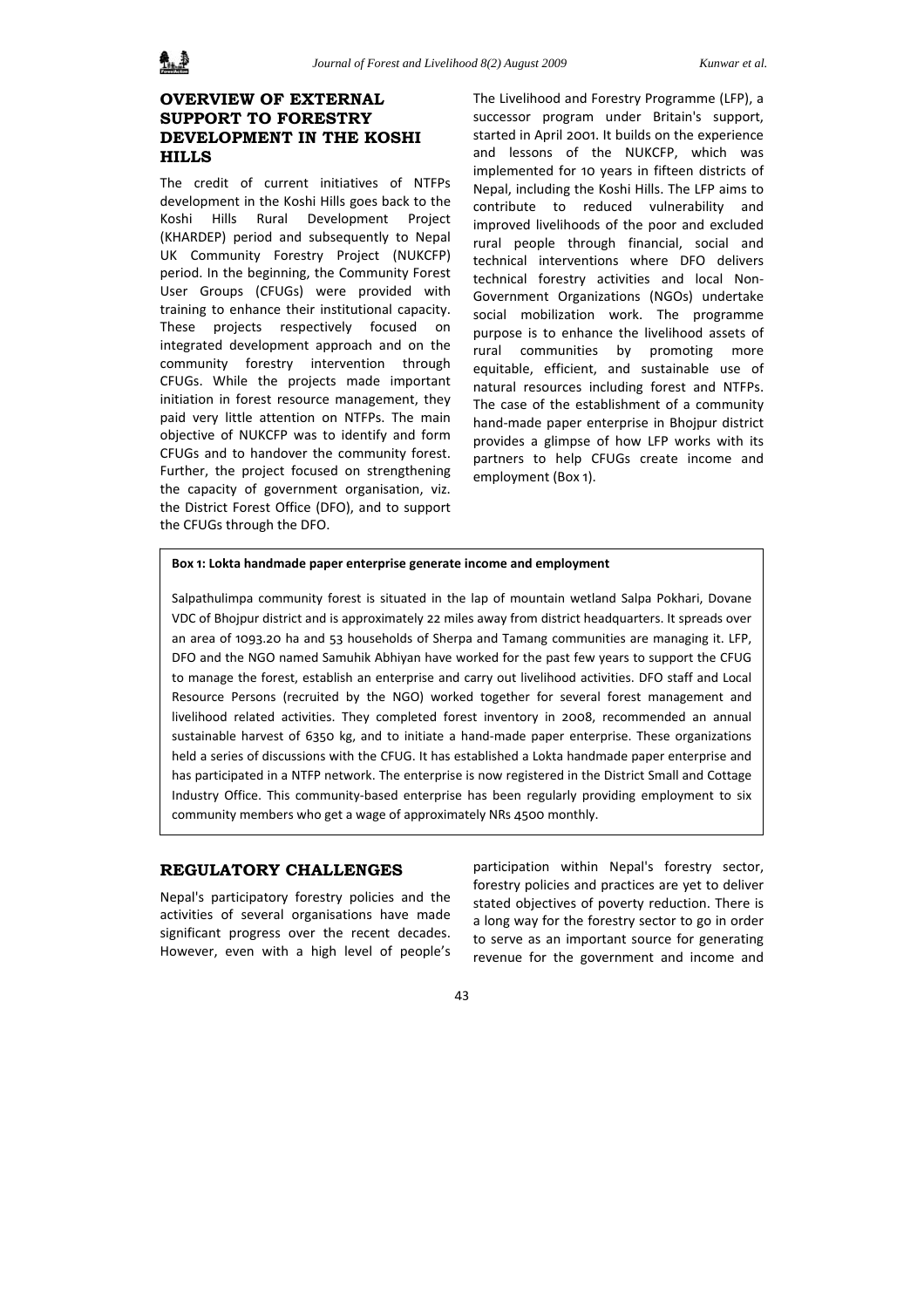

employment for the people. This section discusses the policy and regulatory challenges, especially focusing on how they have influenced the establishment and operation of NTFPs enterprises in Nepal's Koshi Hills districts.

# **Contradictory Policies on Taxation**

Under the current policies, the central and local governments both impose tax on NTFPs trade. The Forest Act 1993 authorises the DFO to regulate and raise tax on forest products. Similarly, the Local Self‐Governance Act 1999 provides local government the authority to impose local tax for those forest resources which are collected from areas within its jurisdiction. This has contradicted with the Forest Act 1993. Thus the central and local governments started to tax NTFPs trade on the basis of Forest Act 1993 and Local Self Governance Act 1999, respectively.

The central government collects royalty for the commercial collection of NTFPs from the wild and imposes tax on their trade. Similarly, the government has formulated financial regulations that need the payment of Value Added Tax (VAT) on the trade of goods and services. During export, the customs office requires an HS code<sup>1</sup> or receipt of VAT payment. Without this, it does not provide permission for the export of NTFPs. Though this provision has been relaxed for the export of medicinal herbs and essences, export regulation has failed to specify and clarify under which HS code and how the exemption is to be made. Therefore, the exemption has been practically useless to the NTFPs exporters.

Similarly, multiple taxation at the district level is also prevalent in NTFPs trade. The District Development Committee (DDC) imposes tax on NTFPs in two ways. First, the DDC receives 10 percent of the total revenue that accrues to the DFO as it collects royalty. Second, it imposes certain taxes on NTFPs as per the authority under the Local Self‐Governance Act 1999. In addition, when the products are transported districts traders have to pay levy at each district check post both formally and informally (bribe). The Local Self‐Governance Act 1999 Article 215

provides the unauthority to the DDC to tax on NTFPs on the condition that the DDC Council approves the royalty rates. However, the Local Self Governance Regulation 2000 Annex 23 has made the contrary provision that the DDC can tax NTFPs that are produced within the district. The annex also clarifies that once a DDC takes export tax on its products, another DDC cannot charge the export tax on the same product. Though the Regulation has clarified the provisions to some extent, the ambiguity in the act has created confusion. Most of the DDCs interpret the act on their own way and impose tax on the products from another district. The Supreme Court has also given verdict in favor of DDC right to tax, with which the controversy on taxation continues.

#### **Inappropriate Royalty**

There are at least two ways of inappropriately generating royalties from NTFPs. One is the levying on the products sourced from the private and community forests, and it is against the legal provisions. The government can generate royalty only on NTFPs collected from the government forest, and not on NTFPs sourced from community forest or private land. The second is the determination of royalty rate in an *ad hoc* basis. Less than 20 percent of the total collection of NTFPs comes from private land and the rest from natural forests (nepalnature.com 2005 cited in Devkota 2006). However, for its own failure to determine the origin of the product, the government levies royalty also products that are collected from community forest or private land. For example, many farmers are encouraged by DFO and other organisations in the Koshi Hills to cultivate *Swertia chiraita* in private land but the DFO questions its origin when the farmers start selling it. Farmers have to encounter many hassles to get approval from DFO for the sale of these products. This has seriously discouraged commercial farming of *Swertia chiraita* in the Koshi Hills.

On the other hand, the royalty rates of important NTFPs are determined without any clear basis. A look at the royalty rates for few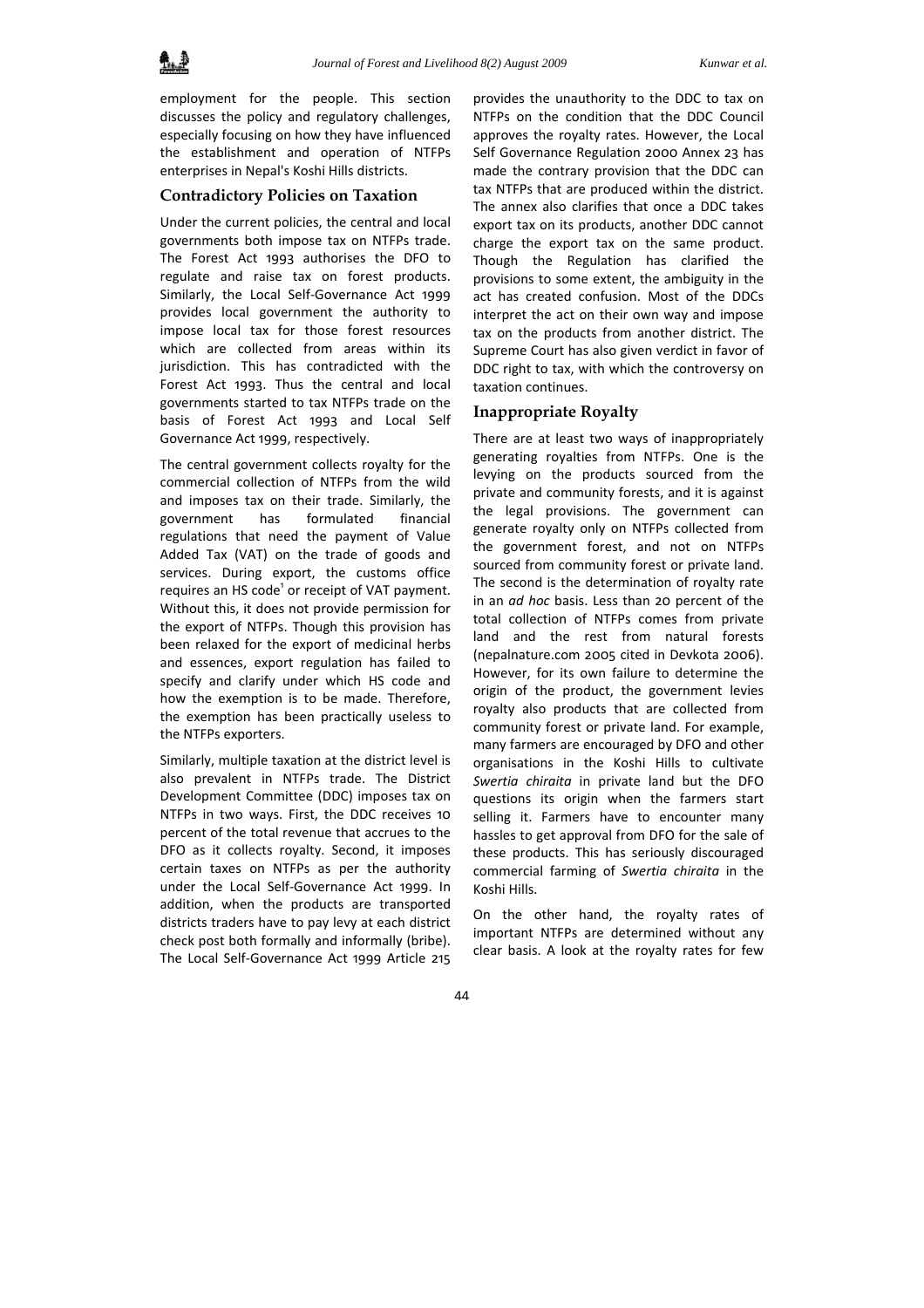

species naturally occurring or cultivated in the Koshi Hills districts (Table 5) shows that the royalty rates do not relate to the corresponding market price in any sensible way. For example, the royalty rate on Citronella, Palmarosa and Lemongrass has fixed at the same rate i.e. NRs 1 per kg However, the market price of Citronella

oil is lower than that of Lemongrass and Palmarosa. Similarly, for Lokta (*Daphne bholua*) and Argeli (*Edgeworthia gardnery*) equal royalty rate has been fixed, though their final products have different prices at the market. In addition, royalty for either raw or processed materials is not mentioned clearly.

**Table 5: Royalty, DDC Tax, Market Price and Export Quantity from Sankhuwasabha and Dhankuta**

| <b>Species</b> | <b>GoN</b> royalty per<br>kg NRs in raw<br>form | <b>DDC</b><br>$Tax/kg$ of<br>product in<br><b>NRs</b> | product/kg (KTM) in<br><b>NRs</b> | Market price of finished Royalty as a percentage<br>of market price in NRs |
|----------------|-------------------------------------------------|-------------------------------------------------------|-----------------------------------|----------------------------------------------------------------------------|
| Lokta          | 5                                               | 3.75                                                  | 425                               | 2.05                                                                       |
| Argelli        | 5                                               | 3.75                                                  | 325                               | 2.69                                                                       |
| Lemongrass     | $\mathbf{1}$                                    | $\mathbf{1}$                                          | 1,200                             | 0.16                                                                       |
| Citronella     | 1                                               | $\mathbf{1}$                                          | 600                               | 0.33                                                                       |
| Palmarosa      | 1                                               | $\overline{\phantom{a}}$                              | 1,000                             | O.1                                                                        |

Similarly, the custom office levies 5 percent duty on the market price of the NTFPs at the export point but there is no clarity about which market price it takes as base. Market prices may be either at collection point or at export point or at international markets. Practically, the custom office has been imposing tax in an *ad hoc* basis.

# **Cumbersome Process for Community Forest Hand over and Enterprise Registration**

The government has now brought a new policy that requires carrying out Initial Environmental Examination (IEE) or Environmental Impact Assessment (EIA) for handing over of community forests. IEE and EIA are required if the forest to be handed over has an area over 200 ha and 500 ha respectively. These provisions have delayed the handing over process as they need more time and technical expertise. It further adds financial and other burden to local communities. This implies adverse impact in promoting community‐based NTFPs enterprises at local level.

Similarly, the industries using under 5 tons of raw materials of same species within a district can simply be registered by submitting an application to the Cottage and Small Industries Development Office/Board enclosing the specially designed "kha" form, citizenship card and consent letter from the concerned agency. Similarly, the industries using 5 to 50 tons of raw materials are considered as environmentally sensitive and they need to go through the IEE process as specified by the Environmental Protection Regulation 1998. If the industry is using over 50 tons of raw materials, it needs to submit an EIA report. The processes for conducting both IEE and EIA are complex and lengthy and therefore entrepreneurs are less interested to bear the burden of these processes.

From practical point of view, the specification of the forest regulation about the location for establishing NTFPs enterprise is generally inappropriate. There is a provision to maintain a distance between the locations of the forest and enterprise, which is at least 1 km in the hill and 3 km in the Terai. This provision severely discourages small entrepreneurs entering in the NTFPs business. This has hindered the government's own prioritised plan of NTFPs development and poverty reduction. The case in the Box 2 demonstrates how this policy frustrates the entrepreneurs.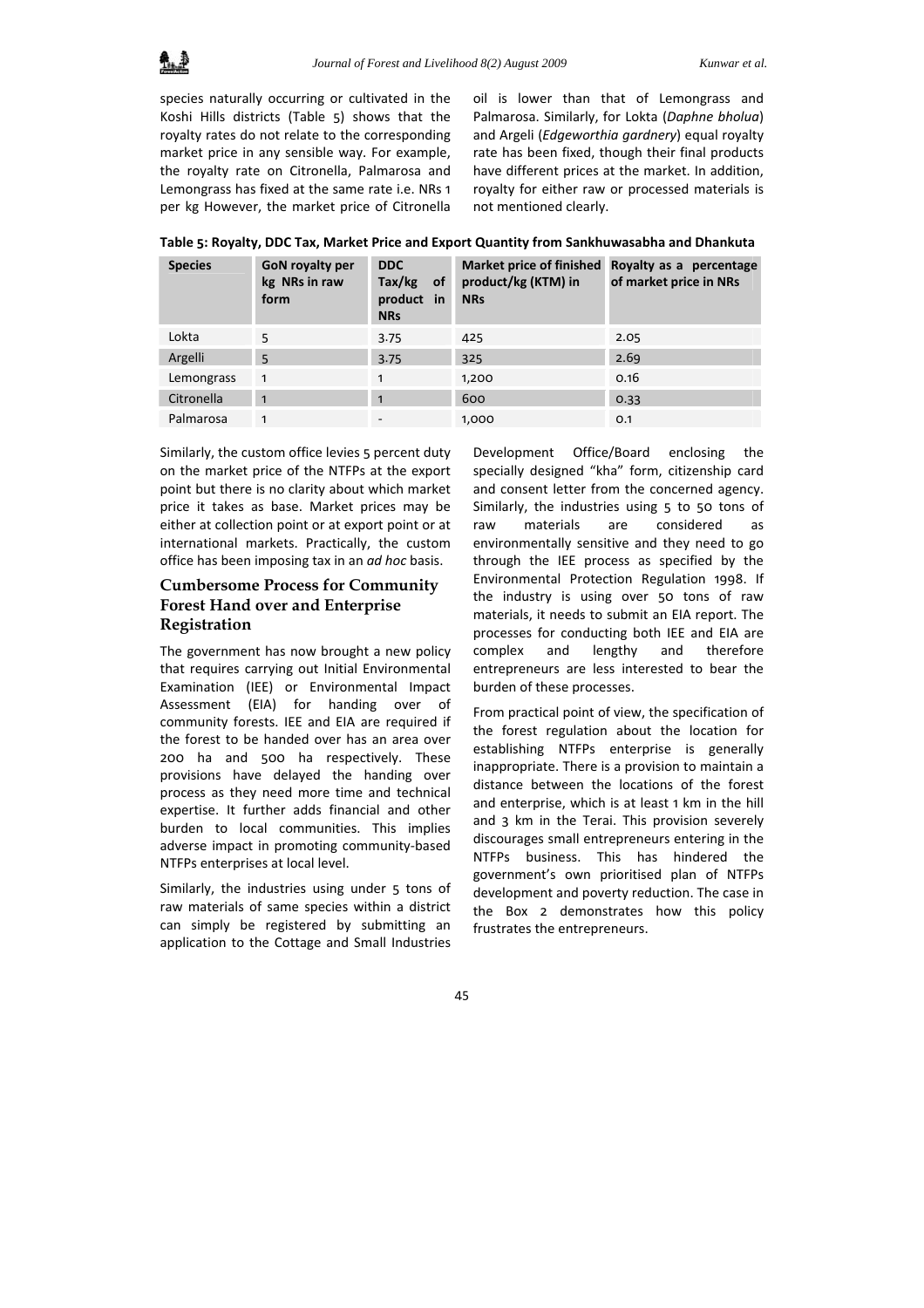#### **Box 2: Government policy frustrates NTFPs entrepreneur**

Mr. Tilak Thapa invested NRs 15,00,000 to install a distillation plant at Bhedetar Dhankuta. He was very optimistic and enthusiastic about his business. He had planned to produce essential oil from *Artimissia vulgaris* and *Cinnamomum tamala*. He went to District Forest Office (DFO) to get permission but the office turned down his application as his plant location lies within 1 km from forest. Mr Thapa had no option to find a nearby location that is over 1 km away from the forest where he could relocate his plant. He was forced to close his distillation plant and suffered a heavy loss. In fact, the raw materials he was going to use would not have adverse impact on environment. Rather, if his plan worked, it would have motivated local people to cultivate the plant in their degraded lands.

# **Ban on Export of Some Non-timber Forest Products**

The government has imposed a ban on the collection, trade and export of *Dactylorhiza hatagirea* and *Juglans regia*. Likewise, *Nardostychis gradniflora*, *Valeriana jatamansi*, *Cinnmomum glaucesecens*, *Taxus baccata*, *Abies spectabilis*, *Rawolfia serpentina*, *Permilia* spp, and Silajit (a mineral exudate) are banned for export in the crude form. It seems that the intention of the ban is to protect the species from over-exploitation. However, decisions to select the species to ban are not based on the scientific study but on the *ad hoc* decision.

In some cases, traders consider that exporting NTFPs in crude form is more profitable than in processed form. Most often NTFPs traders lack the access to the knowledge and technology for processing of NTFPs. The government does not specify the forms of processing for different species. In addition, it is also found that for some of the products like *Swertia chiraita,* foreign buyers do not want to pay a higher price for their processed product due to the risk of adulteration. It was also learnt from the Mid‐ western Region that NTFPs grading, cleaning and initial processing before the sales comprised an additional burden to local entrepreneurs, as these did not increase the income since the Indian wholesalers were reluctant to pay higher price for the graded (value added) products. Despite this, the government made the processing mandatory for certain species for their export. Such provision lack proper justification.

# **Unsustainable Non-timber Forest Products Collection**

Officially, the DFO allows outsiders to extract timber and NTFPs from government managed forests. Anybody can get a permit from the DFO to collect NTFPs from such forests. Often more than one person is allowed to collect NTFPs from the same forest, leading to unhealthy competition by permit holders, which results in unsustainable harvest. The outside contractors have a concern on profit and on the volume of collected materials, rather than on the sustainability of the resource. Such a situation has led to NTFPs depletion (Box 3). By issuing licenses to outside contractors, the government also ignores its own policy commitment to involve local people in conservation, management and utilisation of forest resources.

# **Lack of Government Support to Make Rural-based Enterprises Competitive**

To make investment friendly environment for the promotion of NTFPs enterprises, there is need of crucial supports other than policy. The areas include a) management, b) marketing, c) financing, d) infrastructure development, and e) technological innovations. To coordinate and synthesise all factors of production effectively and efficiently, entrepreneurs need management knowledge and skill. Equipping rural entrepreneurs with critical management knowledge and skills is one of the key needs in the promotion and development of NTFPs enterprises at present (Luintel *et al.* 2004).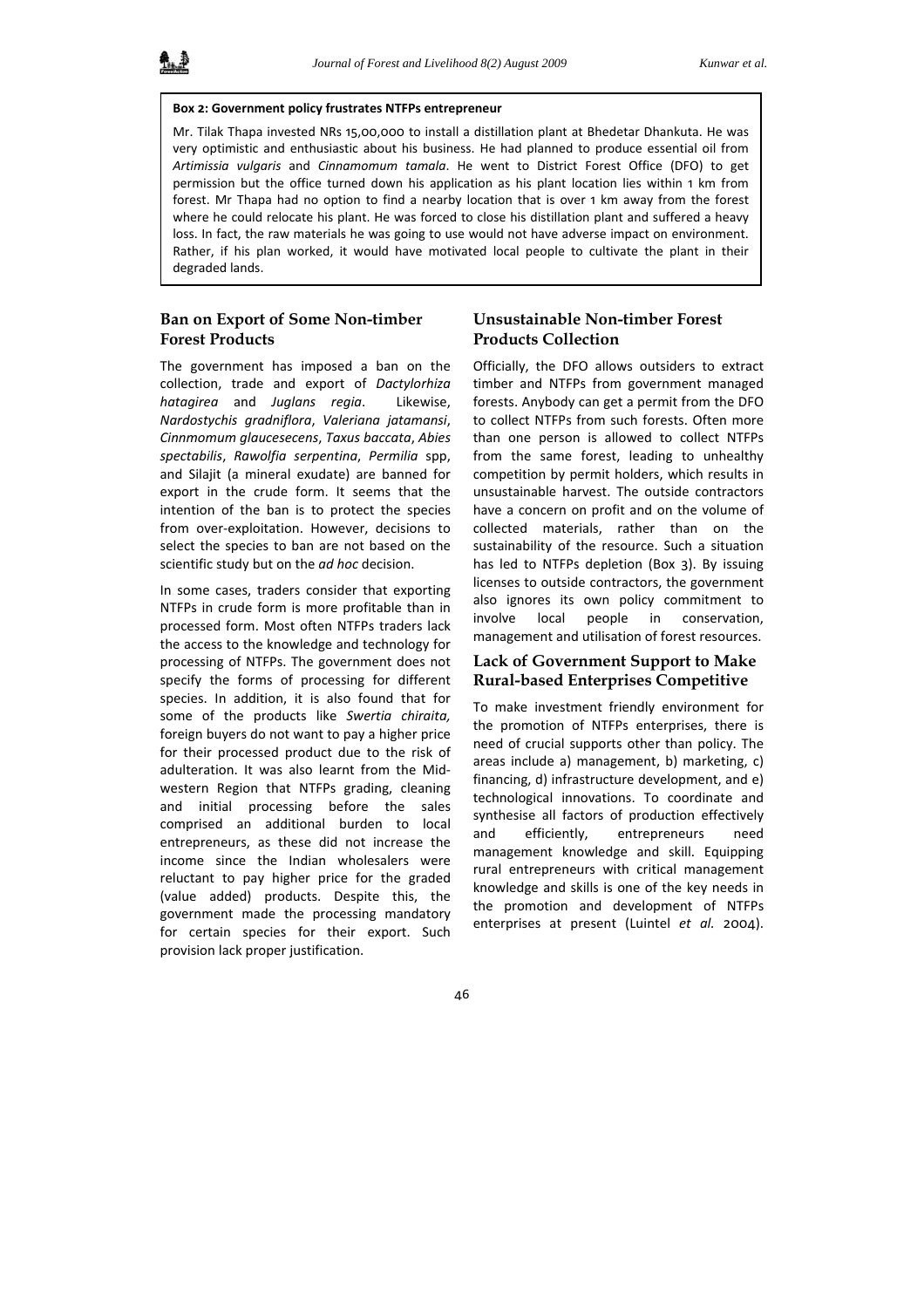#### **Box 3: NTFPs depletion causes trouble for producers**

Bishnu Maya B.K., the resident of Okhre village in Tamafok VDC ward No. 9 has a 8-member family that lives on subsistence, which is based mainly on forestry and agriculture. The family holds 30 *ropani* of land where they grow corn, potato, ginger and turmeric. The household has a pair of oxen, a buffalo, a goat and few chickens. The family is worried about the decrease in land productivity and a subsequent reduction in family food supply every year. They produce food sufficient only for six months and for the rest they have to manage from alternative means. Bishnu Maya planted Chiraita in a small patch of land in 2007 and harvested about 7 kg in dry form. Besides this, her family collects Chiraita from nearby national forest and sells to local buyers every year. Few years ago, she collected 10 kg Chiraita per day, but in recent years she can hardly collect 2 to 3 kg. When the government allowed private collectors to harvest Chiraita from the forest, Chiraita availability has been dropped sharply. Thus, her family income has decreased, and as a result they have to depend on wild grass and root when food becomes scarce. She knows that Chiraita does not become mature enough to harvest in October but she is compelled to collect premature Chiraita. If she does not collect it somebody else would already have collected it. The prematurely harvested Chiraita fetches lower price because of poor quality. Bishnu Maya fears that Chiraita would completely disappear if the present collection practice continues.

Generally, the rural/community‐based enterprises produce goods and services without market assessment. With a lack of market information and an understanding the dynamics of the market, the rural NTFPs entrepreneurs follow the conventional marketing strategy. They become uncompetitive in the market and unsuccessful in the long‐run, as they do not know changing market environment and have little bargaining power. Besides, NTFPs marketing channel is too long in the Koshi Hills and the business is captured by some key market players who have good relations with the Indian traders. These players also control the flow and price of NTFPs at the local level. The government has not taken any initiative to end the monopoly of such traders, which would require making market information transparent and widely accessible. Similarly, the unequal treaty with India has also caused various

difficulties in NTFPs trade. There are certain restrictions posed by Indian government while exporting NTFPs to India. In addition, NTFPs trade is largely informal and that bribery is rampant. Support activities to encourage NTFPs trade and enterprise development are limited and many hassles exist in collection, trade and enterprise development (Edwards 1996, AEC/FNCCI 2006).

Community‐based NTFPs enterprises have not been the priority sector for the financial institutions. There is no government policy to promote these institutions to invest in NTFPs business. Financing is one of the major problems for the community‐based NTFPs enterprise development in Nepal. Particularly in the Koshi Hills, the perceptions of financial institutions on community‐based NTFPs enterprises are not favorable (Box 4).

#### **Box 4: Perceptions of financial institutions towards NTFP enterprises in the Koshi Hills**

- NTFP enterprises are not sound in terms of business plan and enterprise management
- NTFP enterprises have poor knowledge of market
- NTFP enterprises have incapable management committee to pool and access available financial resource
- NTFP enterprises have poor performance
- NTFP enterprises are established even when adequate and well developed infrastructure facilities such as telephone, road, electricity, communication are lacking
- Most of the NTFP enterprises are established in remote areas where financial institutions are not interested to invest
- Fiscal policy of government is unfavourable to the promotion of NTFP enterprises.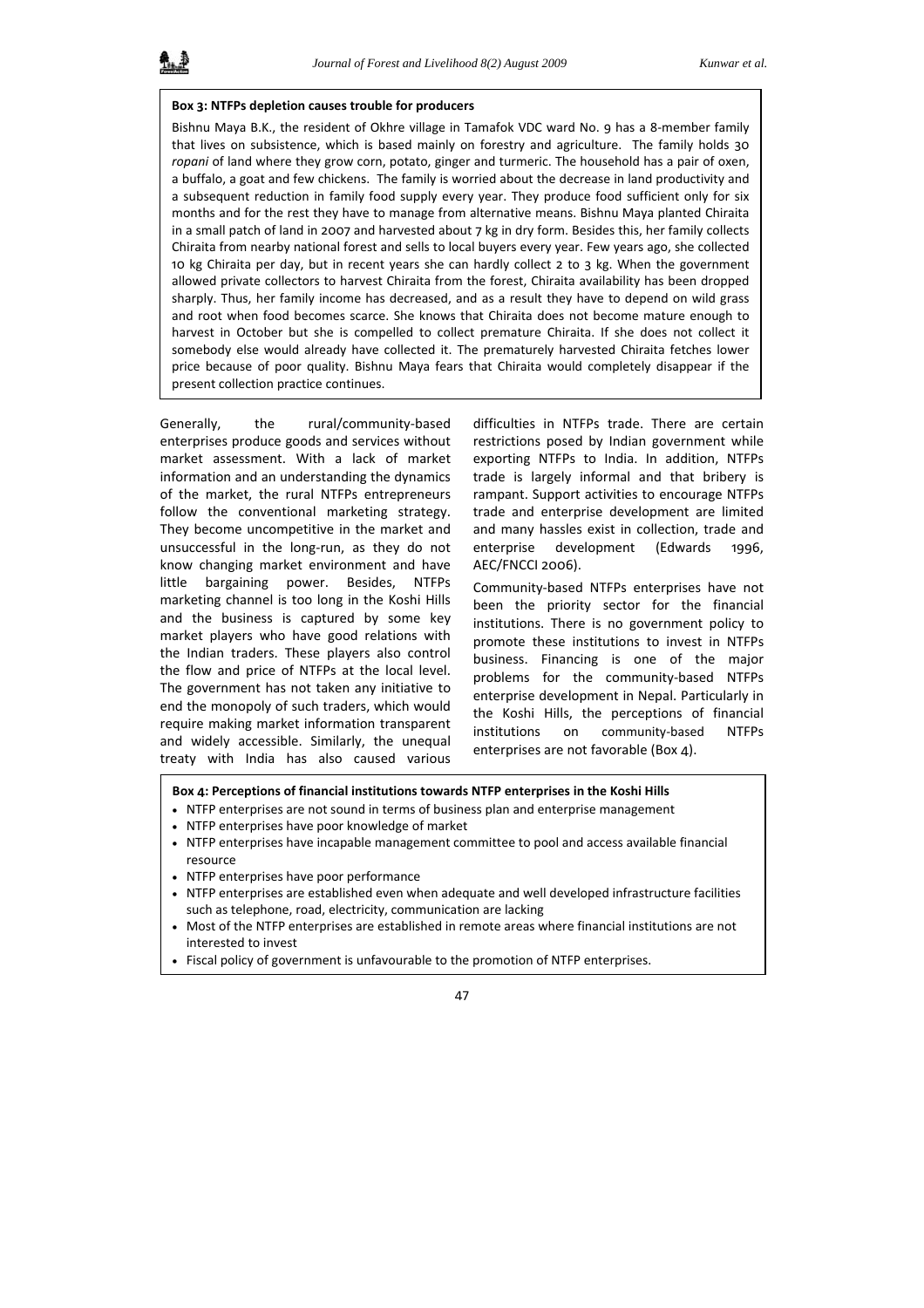

Another main reason for poor financing is that most of the community-based NTFPs enterprises lack property to keep as mortgage to access loan from the bank. Moreover, the higher interest rates and rigid investment policies of the financial institutions also discourage the rural community‐based NTFPs entrepreneurs to take loan.

Availability of physical infrastructure facilities such as road, transport, electricity and communication are the prerequisites and prime conditions for the establishment and successful operation of NTFPs enterprises. Some of the enterprises are established in Terai region where such facilities are available. However, most of the high**‐**value NTFPs are found in high hills and mountain regions where basic infrastructure facilities have not been built yet. Therefore, the established enterprises and the producers/collectors of the NTFPs in the Koshi Hills have been bearing higher cost for NTFPs collection and processing. For example, to deliver the Lokta handmade paper from Sankhusabha district to Kathmandu, the producer has to pay to NRs 35/kg (airfare) resulting into low profit.

Most of the NTFPs enterprises based in the Koshi Hills use the technologies that are inappropriate, old, obsolete and cumbersome. This is partly due to entrepreneurs' choice based on limited information and partly due to the unavailability of locally suitable technology. The wrong choice of technology has hindered the business. The government has not been able to introduce innovative programme for the development of new technology. In addition, the government neither has given facilities in custom duties and tax to import the technologies nor has initiated a programme of research and development of new technology. Due to the old and poor essential oil technology in Dhankuta, oil productivity is low. Improper technology raises production cost and hinders product quality and diversification. For example, the Tenjure handmade paper is unable to diversify its products such as to produce envelopes, file and decorative items. Likewise, most of the essential oil processing enterprises

in the Koshi Hills are confined to produce only citronella oil and are not able to use other aromatic plants.

### **Limited Civil Society Influence**

There are only few membership-based civil society organisations working in policy advocacy in the forestry sector of Nepal. These include Federation of Community Forestry Users, Nepal (FECOFUN), Community Forestry Supporters' Network (COFSUN), and Himalayan Grass Roots Women's Association for Natural Resource Management (HIMAWANTI). Civil society organisations lack technically competent personnel to influence policy processes (pers. comm. Bal Bahadur Rai, FECOFUN Central Committee Member). Huge and very formal institutional set up and the rapidly changing agenda of FECOFUN are some of the limiting factors to develop professional members to work for long-term policy advocacy. Similarly, very few research institutions are involved in NTFPs development in Nepal. These organisations are not able to influence the policy formulation and enforcement in a way to promote NTFPs enterprises development. The government agencies become opaque and less participatory in policy formulation. Availability of financial and human resource is one of the important factors to influence natural resource policy processes and the resource‐crunch has been one of the main limitation for these civil society organisations to carry out policy advocacy activities. Therefore, the civil society perspectives have not been reflected properly in the policy.

# **Limited Incentives to Private Sector Involvement**

The private investors get attracted to areas where they see profit, including a hassle free business environment, low establishment cost, availability of basic infrastructure and easy access to market and information. However, such environment is a distant possibility and the investors are not encouraged to NTFPs enterprises. Though the government has made provision of 'one window system' to provide the various services to make environment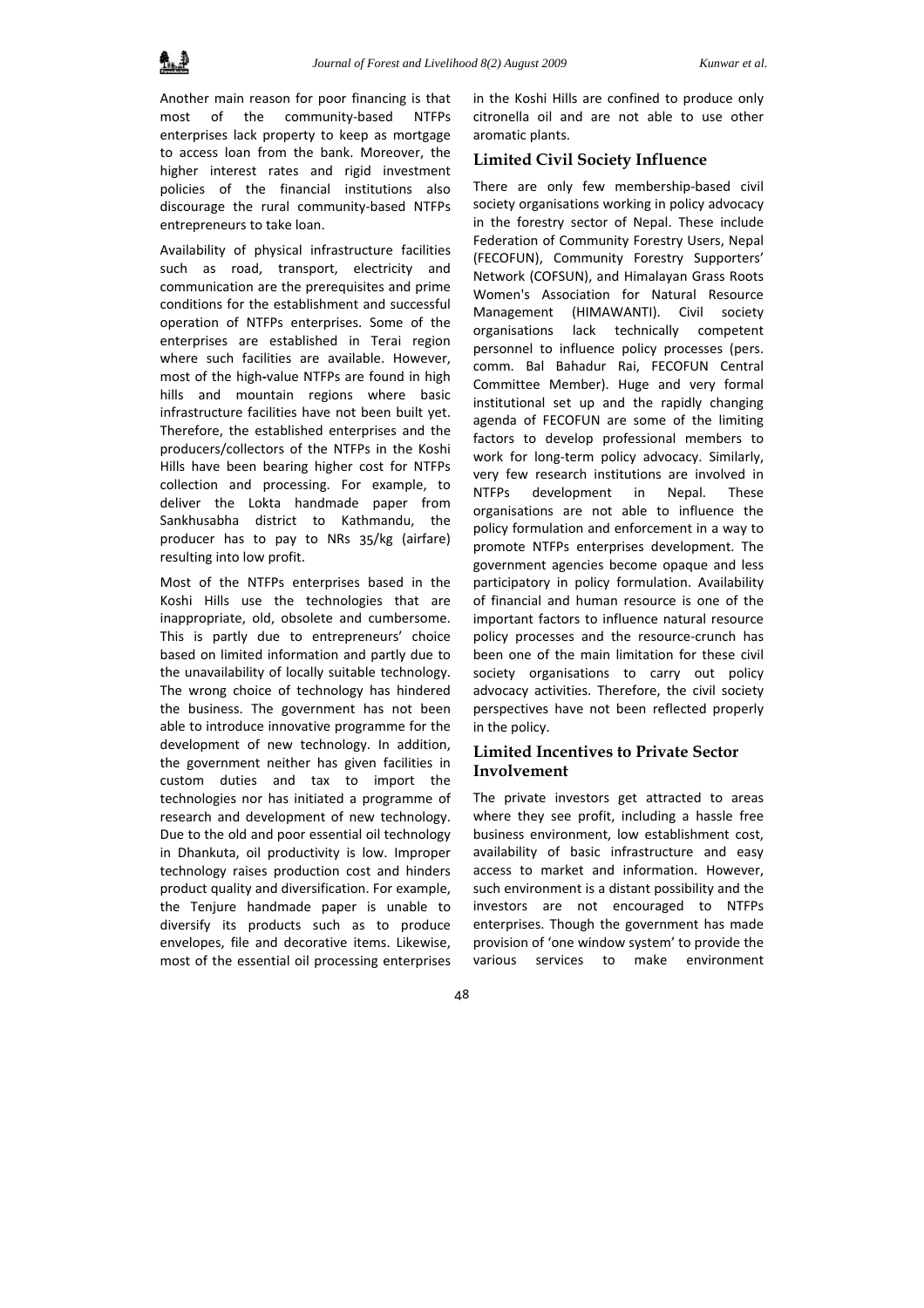conducive to the investors, the establishment of NTFPs enterprise has many hassles pertaining in the process of registration, operation and marketing the products. Such hassles discourage potential investors to invest on NTFPs. Investors also lack information to enable them make investment decisions, as very little research and documentation is available. Similarly, intransparent market and its complex and hidden channel put the investor at risk.

Reluctance of non‐local and larger private investors to invest in NTFPs enterprise is also due to the confusions of resources ownership and the lack of confidence between local community and them. Without commercial farming of the NTFPs that sustainably supply the raw materials in adequate quantity, there is high risk for investors to enter into NTFPs business. The poor level of infrastructure and banking facilities further restrict the private sector to grow.

# **CONCLUSION**

Though several studies have explored the problems and prospects of community‐based NTFPs enterprises in Nepal, few have analysed how policies, legislation and institutions influence the operation of enterprise on the ground. This paper has provided an account of how a wide array of regulatory challenges affects community‐based NTFPs enterprises in the Koshi Hills. Despite some favorable policies developed in the recent years, policy and regulatory constraints continue to remain a major hurdle to the growth and development of NTFPs enterprises in Nepal. The reasons are two-fold. On the one hand, the policies are still restrictive, and on the other, even the enabling aspects of policies get distorted in practice. There are some inherent flaws and lacuna in government's operations where formulated policies and legislation are not implemented according to their true spirit (Parajuli and Luintel 2006).

The experience from the Koshi Hills shows that most of the problems on the development of NTFPs enterprise lie at the district level where

policies often get misinterpreted. The government continues to see policy formulation as its own sole job, without engaging concerned and civil society groups. The practices of impact assessment, feedback mechanism and policy review are yet to evolve in order to capture the insights from the ground level. Local NTFPs entrepreneurs find regulations unclear and ambiguous, and contradictory. The entrepreneurs also have to pass through lengthy bureaucratic formalities and red‐tape to establish an enterprise. There is also a lack of coordination among various government organisations related to forestry enterprise regulation.

Enabling business environment and business services are the crucial factors to boost up community‐based enterprises but investors see a lack of investment‐friendly environment in the NTFPs sector. In fact, the rural investors are micro entrepreneurs with little capital investment and they generally do not set up a business without outside assistance, both in terms of finance and technology. Despite restrictive regulatory environment, there are some cases of successful NTFPs enterprises in the Koshi Hills. But their success is questionable in the long‐run given the unfavorable business environment that prevails in the forestry sector.

Clearly, development of NTFPs enterprises can take momentum only if the policy environment is conducive and all regulatory bottlenecks are removed. One specific direction for policy change could be to remove ambiguous and restrictive policies. While this can have positive effect on enterprise registration and operation, there is also a need to provide services by targeting the small scale and pro‐poor NTFPs enterprises. Tax and fiscal incentives should enable the private sector to invest on forest products. Another option is to take corrective measures, which include amending a number of specific regulatory provisions, especially on licensing, enterprise registration, exporting after processing, and verification. This will encourage local entrepreneurs in rural areas.